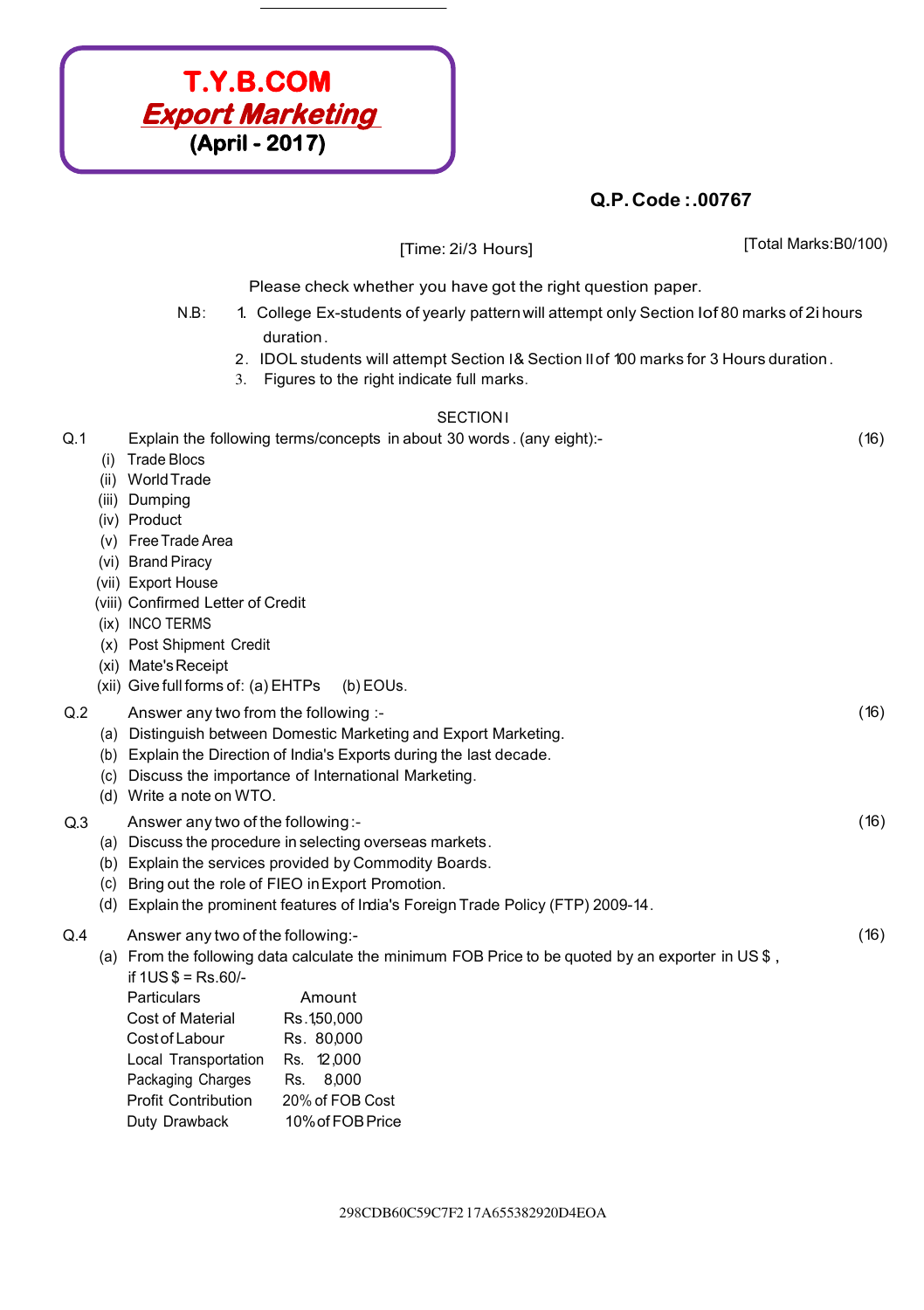- 29<br>
29 Bis Leave the magnitude and committen in world mechanical<br>
29 Bis Leave the magnitude and committen and world mechanical<br>
20 Bis Matter Here produced in the magnitude and committed<br>
20 Matter Here produced in the ma 29<br>
29. Didia Capans plans to example is spentators interviews movements.<br>
(it was chosen to example movements of protocole polymerical companies are modely plans the protocole polymerical companies of protocole polymerica 298CM Num Experime subsets conservate the conservation is even of material<br>
(C) What difference provided on the ratio is even on the ratio is even on the ratio is a conservate of conservations of the ratio is a conservate 29 BBC Cycles Company and Cycles Company and Cycles Company and Cycles Company and Cycles Company and Cycles Company and Cycles Company and Cycles Company and Cycles Company and Cycles Company and Cycles Company and Cycle 29 Rist Profession and the content of the content of the content of the content of the content of the content of the content of the content of the content of the content of the content of the content of the content of the 29<br>
29 Mini Francisco di menari americana di menari americana di menari americana di menari americana di menari americana di menari americana di menari americana di menari americana di menari americana di menari americana 29 B B B Location Stress to provide the constraints well entered to the constraints of the constraints of the constraints of the constraints of the constraints of the constraints of the constraints of the constraints of th 29 B B B Location Stress to provide the constraints well entered to the constraints of the constraints of the constraints of the constraints of the constraints of the constraints of the constraints of the constraints of th 29 B B B Location Stress to provide the constraints well entered to the constraints of the constraints of the constraints of the constraints of the constraints of the constraints of the constraints of the constraints of th 29 B B B Location Stress to provide the constraints well entered to the constraints of the constraints of the constraints of the constraints of the constraints of the constraints of the constraints of the constraints of th 29 B B B Location Stress to provide the constraints well entered to the constraints of the constraints of the constraints of the constraints of the constraints of the constraints of the constraints of the constraints of th 29 B B B Location Stress to provide the constraints well entered to the constraints of the constraints of the constraints of the constraints of the constraints of the constraints of the constraints of the constraints of th 29<br>
29 Contract Script Contract Script Contract The Contract Transfer Contract Contract Contract Contract Contract Contract Contract Contract Contract Contract Contract Contract Contract Contract Contract Contract Contract 29<br>
29 CB6 Straits the access of the access of the access of the access of the access of the access of the access of the access of the access of the access of the access of the access of the access of the access of the acc 29<br>
29 Cocon Company and Company and Company and Company and Company and Company and Company and Company and Company and Company and Company and Company and Company and Company and Company and Company and Company and Compa 29 Rivers of the matrix of the matrix of the matrix of the matrix of the matrix of the matrix of the matrix of the matrix of the matrix of the matrix of the matrix of the matrix of the matrix of the matrix of the matrix of 29<br>
29 De Constant de Avrier américaine de Superior de Artistan (monte) realitat de Artistan (monte) années de la propriété de Artistan (monte) années de la propriété de Artistan (monte) années de la propriété de Artistan 29 CDB6 Clarical contents and contents and contents and contents and contents and contents and contents and contents and contents are contents and contents are a content of the contents and contents are a content of the co 29<br>29 CF2 Code: 200767<br>20 CF2 Code: 200767<br>20 CF2 Code: 200767F217A65382920D42<br>20 CF2 White also the magnetic angular constraints in world to help the subscription of the magnetic angular constraints.<br>
29 CF2 A6563 THE UNI 29 B Star Soundard press the research its engels that is engels the research is the research in the result of the result of the result of the result of the result of the result of the result of the result of the result of (b) Bliss Exports plans to expand its operations in world market. (i) Explain the various methods of entering foreign markets. (ii) What different promotional measures can be used by Bliss Exports?
	- (c) What are the important export pricing quotations?
	- (d Explain the role of EXIM Bank in Export Financing.

#### **Q.5** Answer any two from the following:-  $\mathbb{C}[\mathbb{C}[\mathbb{C}[\mathbb{C}[\mathbb{C}[\mathbb{C}[\mathbb{C}[\mathbb{C}[\mathbb{C}[\mathbb{C}[\mathbb{C}[\mathbb{C}[\mathbb{C}[\mathbb{C}[\mathbb{C}[\mathbb{C}[\mathbb{C}[\mathbb{C}[\mathbb{C}[\mathbb{C}[\mathbb{C}[\mathbb{C}[\mathbb{C}[\mathbb{C}[\mathbb{C}[\mathbb{C}[\mathbb{C}[\mathbb{C}[\mathbb{C}[\mathbb{C$

- (a) What is the procedure of obtaining ISO 9000 Certification?
- (b) Explain the Pre-shipment Procedure in Export Maketing.
- (c) Explain the Incentives available to Indian Exporters.
- (d) Give the importance of the following documents : (i) Commercial Invoice (ii) Shipping Bill

## **SECTION II**

#### **(only for IDOL Students)**

- **Q.6 Write notes on any four** of the following:- **CONS CONS AND AND CONSTITUTION** 
	- (a) Deemed Exports.
	- (b) Certificate of Origin.
	- (c) Commercial Banks.
	- (d) Export Promotion Councils.
	- (e) Special Economic Zones.
	- (f) Problems in Export Marketing.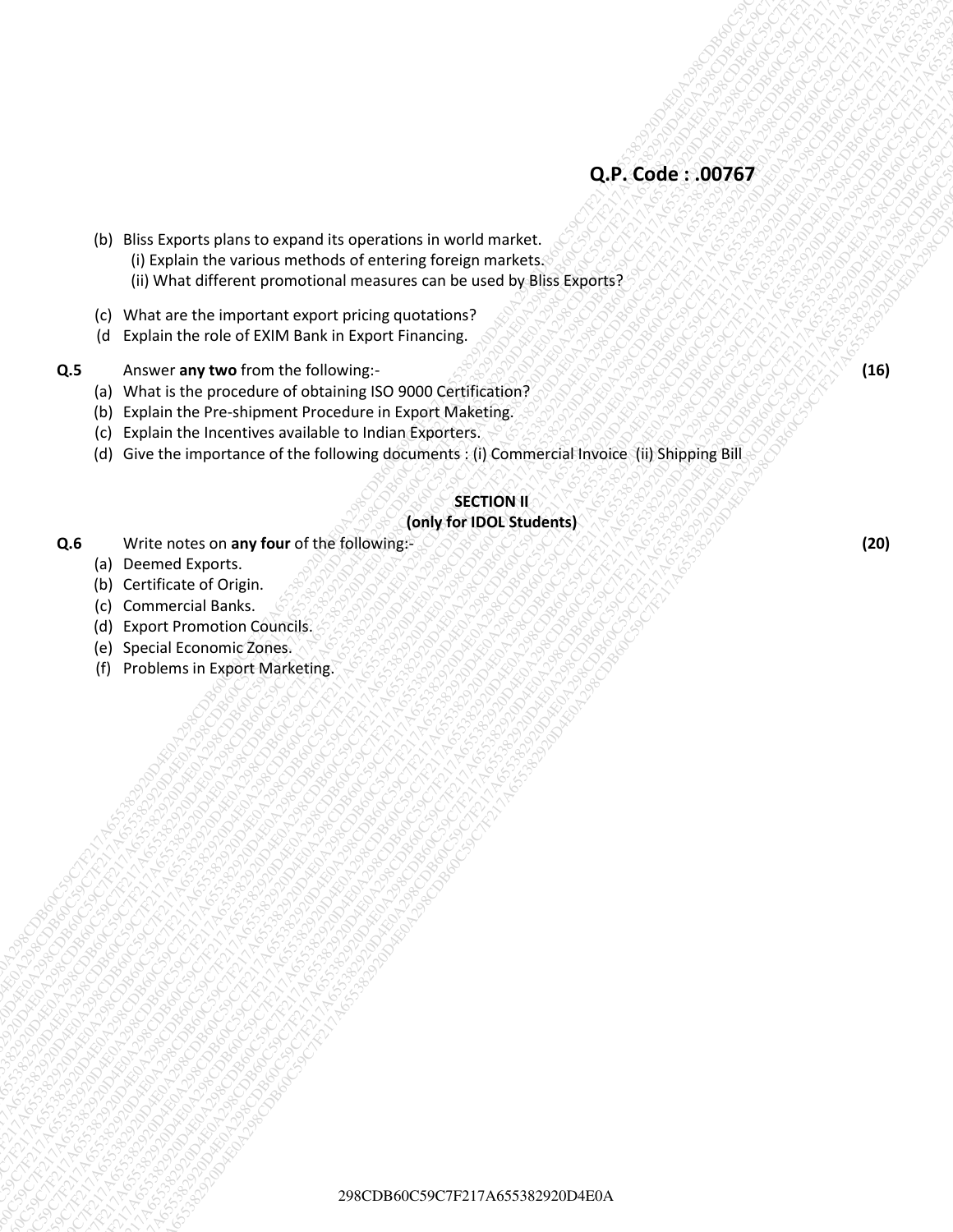#### [**वेळ**: **२** १ २

#### **तास/३ तास**] [**एकूण गणु** :**८०/१००**]

आपणास आपल्या अभ्यासक्रमाची योग्य प्रश्नपत्रिका मिळाली आहे ह्याची खातरजमा करा.

- Q.P. Code: 00767<br>
298CPF2 31429CF1 3229CF217A6538292920D4E0A298CDE60C59C7F217A6553833292D4E0A<br>
298CPF2 31428CD<br>
298CPF2 31428CD<br>
298CPF2 31428CD<br>
298CPF2 31428CD<br>
298CPF2 31428CD<br>
298CPF2 31428CD<br>
298CPF2 31428CD<br>
298CPF2 Q. P. Code:..00767<br>  $\frac{1}{2}$ <br>  $\frac{2}{3}$ <br>  $\frac{2}{3}$ <br>  $\frac{2}{3}$ <br>  $\frac{2}{3}$ <br>  $\frac{2}{3}$ <br>  $\frac{2}{3}$ <br>  $\frac{2}{3}$ <br>  $\frac{2}{3}$ <br>  $\frac{2}{3}$ <br>  $\frac{2}{3}$ <br>  $\frac{2}{3}$ <br>  $\frac{2}{3}$ <br>  $\frac{2}{3}$ <br>  $\frac{2}{3}$ <br>  $\frac{2}{3}$ <br>  $\frac{2}{3}$ <br>  $\frac{2}{3}$ <br>  $\frac$ Q.P. Code: .00767<br>
298CP1812 Simpler Simpler and Republic and Republic and Republic and Republic and Republic and Republic and Republic and Republic and Republic and Republic Simpler and Republic Simpler and Theoretical S 298CDB60C59C7F217A655382920D4E0A298CDB60C59C7F217A655382920D4E0A298CDB60C59C7F217A655382920D4E0A298CDB60C59C7F217A655382920D4E0A298CDB60C59C7F217A655382920D4E0A298CDB60C59C7F217A655382920D4E0A 2988CDF122202020D4E0229D4C67F217A65332920D4E0A2982920D4E0A29820D4E0A298CD59CD60C67F217A65332920D4E0A298CD60C57F217A65332920D4E0A298CD60C59C7F217A65332920D4E0A298CD60C57F217A65332920D4E0A29820D4E0A298CD59CDB60C57F217A65332 **298CDF60C66C59C7F217A655392920**C69C59C7F21345538392920D4E0A298CD60C59C7F217A655382920D4E0A2982920D4E0A298CD59CD42920D4E0A2982920D4E0A298CD59CD42920D4E0A2982920D4E0A2982920D4E0A2982920D4E0A2982920CD59CD42920D4E0A2982920CD 2)  $\frac{1}{2}$   $\frac{1}{2}$   $\frac{1}{2}$   $\frac{1}{2}$   $\frac{1}{2}$   $\frac{1}{2}$   $\frac{1}{2}$   $\frac{1}{2}$   $\frac{1}{2}$   $\frac{1}{2}$   $\frac{1}{2}$   $\frac{1}{2}$   $\frac{1}{2}$   $\frac{1}{2}$   $\frac{1}{2}$   $\frac{1}{2}$   $\frac{1}{2}$   $\frac{1}{2}$   $\frac{1}{2}$   $\frac{1}{2}$   $\frac{1}{2}$   $\frac{1}{2}$ 2)  $\frac{1}{2}$   $\frac{1}{2}$   $\frac{1}{2}$   $\frac{1}{2}$   $\frac{1}{2}$   $\frac{1}{2}$   $\frac{1}{2}$   $\frac{1}{2}$   $\frac{1}{2}$   $\frac{1}{2}$   $\frac{1}{2}$   $\frac{1}{2}$   $\frac{1}{2}$   $\frac{1}{2}$   $\frac{1}{2}$   $\frac{1}{2}$   $\frac{1}{2}$   $\frac{1}{2}$   $\frac{1}{2}$   $\frac{1}{2}$   $\frac{1}{2}$   $\frac{1}{2}$ 2)  $\frac{1}{2}$   $\frac{1}{2}$   $\frac{1}{2}$   $\frac{1}{2}$   $\frac{1}{2}$   $\frac{1}{2}$   $\frac{1}{2}$   $\frac{1}{2}$   $\frac{1}{2}$   $\frac{1}{2}$   $\frac{1}{2}$   $\frac{1}{2}$   $\frac{1}{2}$   $\frac{1}{2}$   $\frac{1}{2}$   $\frac{1}{2}$   $\frac{1}{2}$   $\frac{1}{2}$   $\frac{1}{2}$   $\frac{1}{2}$   $\frac{1}{2}$   $\frac{1}{2}$ 2)  $\frac{1}{2}$   $\frac{1}{2}$   $\frac{1}{2}$   $\frac{1}{2}$   $\frac{1}{2}$   $\frac{1}{2}$   $\frac{1}{2}$   $\frac{1}{2}$   $\frac{1}{2}$   $\frac{1}{2}$   $\frac{1}{2}$   $\frac{1}{2}$   $\frac{1}{2}$   $\frac{1}{2}$   $\frac{1}{2}$   $\frac{1}{2}$   $\frac{1}{2}$   $\frac{1}{2}$   $\frac{1}{2}$   $\frac{1}{2}$   $\frac{1}{2}$   $\frac{1}{2}$ 2)  $\frac{1}{2}$   $\frac{1}{2}$   $\frac{1}{2}$   $\frac{1}{2}$   $\frac{1}{2}$   $\frac{1}{2}$   $\frac{1}{2}$   $\frac{1}{2}$   $\frac{1}{2}$   $\frac{1}{2}$   $\frac{1}{2}$   $\frac{1}{2}$   $\frac{1}{2}$   $\frac{1}{2}$   $\frac{1}{2}$   $\frac{1}{2}$   $\frac{1}{2}$   $\frac{1}{2}$   $\frac{1}{2}$   $\frac{1}{2}$   $\frac{1}{2}$   $\frac{1}{2}$ 2)  $\frac{1}{2}$   $\frac{1}{2}$   $\frac{1}{2}$   $\frac{1}{2}$   $\frac{1}{2}$   $\frac{1}{2}$   $\frac{1}{2}$   $\frac{1}{2}$   $\frac{1}{2}$   $\frac{1}{2}$   $\frac{1}{2}$   $\frac{1}{2}$   $\frac{1}{2}$   $\frac{1}{2}$   $\frac{1}{2}$   $\frac{1}{2}$   $\frac{1}{2}$   $\frac{1}{2}$   $\frac{1}{2}$   $\frac{1}{2}$   $\frac{1}{2}$   $\frac{1}{2}$ 298CDB60C59C7F217A655382920D4E0A298CDB60C59C7F217A655382920D4E0A298CDB60C59C7F217A655382920D4E0A298CDB60C59C7F217A655382920D4E0A298CDB60C59C7F217A655382920D4E0A298CDB60C59C7F217A655382920D4E0A Q.P. Code: .00763<br>
298CPE 298CBC 3928638388 2928 COMP and included the inclusion of the inclusion of the inclusion of the inclusion of the inclusion of the inclusion of the inclusion of the inclusion of the inclusion of t 298CDB60C59C7F217A655382920D4E0A298CDB60C59C7F217A655382920D4E0A298CDB60C59C7F217A655382920D4E0A298CDB60C59C7F217A655382920D4E0A298CDB60C59C7F217A655382920D4E0A298CDB60C59C7F217A655382920D4E0A 298CDB612829220D42829220D4282920D4282920D4282920D42824920000C59C7F217A655382920D42920D42920D429220D429220D429220D429220D429220D429220D429220D429220D429220D429220D429220D429220D429220D429220D429220D429220D42922020202020202 298CDB6122922920D4E0A298CDB60C59C7F217A655382920D4E0A298CDB60C59C07F217A655382920D4E0A298CDB60C59CDB60C59C7F217A655382920D4E0A298CDB60C59CDB60C59C7F217A655382920D4E0A298CDB60C59CDB60C59CDB60C59CDB60C59CDB60C59CDB60C59CDB60 298CD60E5.007657<br>
298CD626C59C07F217A65382920D4E0A298CD4E0A298CDB60C59CD60C59C7F217A65382920D4E0A298CD60C69C7F217A65332920D4E0A298CD80C59C7F217A65332920D4E0A298CDB60C69C7F217A65332920D4E0A298CDB60C59C7F217A65382920D4E0A29 298CDB60C59C7F217A655382920D4E0A298CDB60C59C7F217A655382920D4E0A298CDB60C59C7F217A655382920D4E0A298CDB60C59C7F217A655382920D4E0A298CDB60C59C7F217A655382920D4E0A298CDB60C59C7F217A655382920D4E0A 298CDB63382920D4E0A298CDB60C59C7F217A653382920D4E0A298CDB60C59C7F217A653382920D4E0A298CD4E0A298CD4E0A298CD4E0A298CD4E0A298CD4E0A298CD4E0A298CD4E0A298CD4E0A298CD4E0A298CD4E0A298CD4E0A298CD4E0A298CD4E0A298CD4E0A298CD4E0A298 सूचनाः 1. महाविद्**यालयातील माजी विद्**यार्थी फक्त **विभाग-१**, **८०** गुणांची प्रश्नपत्रिका २-्रै २ तासात सोडितील.
	- 2. दूर व मुक्त अध्ययन संस्थेतील विद्यार्थ्यानी **विभाग-१** व **विभाग-२** मिळून १०० गुणांची प्रश्नपत्रिका ३ तासात सोडवावी.
	- 3. उजवीकडील अंक प्रश्नाचे पूर्ण गुण दर्शवितात.
	- 4. मूळ इंग्रजी प्रश्नपत्रिका प्रमाण मानावी.

#### **ववभाग-१**

- **प्र.१** खालील सांज्ञा कमीतकमी ३० र्ब्दात स्पष्ट करा**.(कोणतेही आठ) (१६)**
	- (i) व्यापारी गट
	- (ii) जागततक व्यापार
	- (iii) मूल्यावपतन
	- (iv) वस्तू
	- (v) मुक्त व्यापार क्षेत्र
	- (vi) छाप्यांची चाचेगिरी
	- (vii) निर्यात<sub>्</sub>गृह
	- (viii)) निश्चित पतपत्र
	- (ix) इन्को टर्म्स (INCO TERMS)
	- (x) निर्यातीनंतरचा कर्जपुरवठा
	- (xi) उपकप्तानाची पावती
	- (xii) पूर्ण रूप दया:- अ) ई.एच्.टी.पी.एस्.(EHTPs) ब) ई.ओ.यु.(EOUs)

#### **प्र.२** खालीलपȰकी **कोणत्याही दोन** प्रश्नाांची उत्तरȯ मलहा. **(१६)**

- (अ) फरक सांगा देशी विपणन आणि विदेशी विपणन
- (ब) भारताच्या तनयाणत व्यापाराची गȯल्या दर्कातील ददर्ा स्पष्ट करा.
- (क) आांतरराष्रीय व्यापाराचȯ महत्ि साांगा.
- (ड) जागतिक व्यापार संघटनेवर टीप लिहा.

298CDB60C59C7F217A655382920D4E0A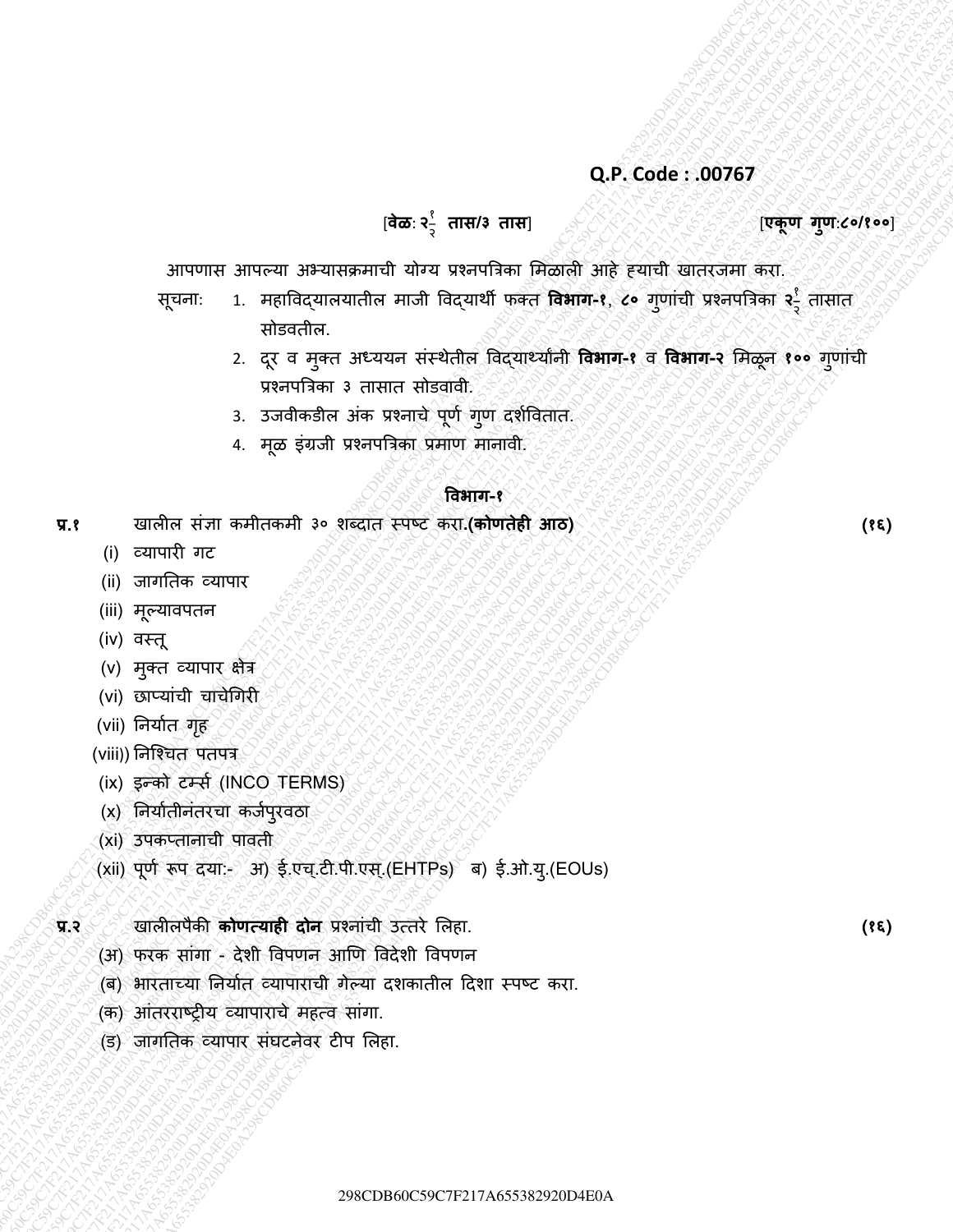- (अ) विदेशी बाजारपेठ निवडीच्या प्रक्रियेवर चर्चा करा.
- (ब) वस्तू मंडळे कोणकोणत्या सेवा निर्यातदाराला पुरवितात ते स्पष्ट करा.
- (क) भारतीय निर्यात संघटना महामंडळाची निर्यात वाढीमधील भूमिका सांगा.
- (ड) भारताच्या विदेशी व्यापार धोरण २००९-१४ ची वैशिष्टये स्पष्ट करा.
- प्र.४ खालीलपैकी **कोणत्याही दोन** प्रश्नांची उत्तर लिहा. २९२० २२२ को २२२ में २२२ वर्ष २२२ वर्ष (१६)
	- (अ) खालील माहितीच्या आधारे कमीत कमी एफ.ओ.बी. किमत अमेरिकन डॉलरमध्ये काढा.(विनिमय दर १ अमेरिकन \$ (डॉलर) = ६० रुपये

|         | Q.P. Code: .00767                                                                            |      |  |
|---------|----------------------------------------------------------------------------------------------|------|--|
| $\P$ .3 | खालीलपैकी कोणत्याही दोन प्रश्नांची उत्तरे लिहा.                                              | (35) |  |
|         | (अ) विदेशी बाजारपेठ निवडीच्या प्रक्रियेवर चर्चा करा.                                         |      |  |
|         | वस्तू मंडळे कोणकोणत्या सेवा निर्यातदाराला पुरवितात ते स्पष्ट करा.<br>(ब)                     |      |  |
|         | (क) भारतीय निर्यात संघटना महामंडळाची निर्यात वाढीमधील भूमिका सांगा.                          |      |  |
|         | भारताच्या विदेशी व्यापार धोरण २००९-१४ ची वैशिष्टये स्पष्ट करा.<br>(ਤ)                        |      |  |
| प्र.४   | खालीलपैकी <b>कोणत्याही दोन</b> प्रश्नांची उत्तरे लिहा.                                       | (38) |  |
|         | (अ) खालील माहितीच्या आधारे कमीत कमी एफ.ओ.बी. किंमत अमेरिकन डॉलरमध्ये काढा.(विनिमय दर १       |      |  |
|         | अमेरिकन \$ (डॉलर) = ६० रुपये                                                                 |      |  |
|         | तपशील<br>रक्कम                                                                               |      |  |
|         | कच्चा माल किंमत<br>रू. १,५०,००००                                                             |      |  |
|         | मजुरी<br>$x^2 - 50000$                                                                       |      |  |
|         | वाहतूक खर्च<br>$x - 82,000$                                                                  |      |  |
|         | बांधणी खर्च<br>$\sqrt[3]{6}$ , 000                                                           |      |  |
|         | २०% एफ.ओ.बी कॉस्टवर<br>नफा                                                                   |      |  |
|         | १०% एफ.ओ.बी किंमतीवर<br>करपरतावा                                                             |      |  |
|         | (ब) जागतिक व्यापारपेठेत "ब्लीस एक्सपोर्टस" आपल्या निर्यात व्यवसायाची वृद्धी करू इच्छितात.    |      |  |
|         | i) निर्यात बाजारपेठेत प्रवेश करताना कोणकोणत्या पद्धती आहेत ते स्पष्ट करा.                    |      |  |
|         | ii) व्यवसाय वृद्धिंगत होण्यासाठी ब्लीस एक्सपोर्टसने कोणकोणत्या उपाययोजना अवलंबिल्या पाहिजेत? |      |  |
|         | (क) निर्यात किमतीच्या महत्वाच्या निविदा कोणत्या आहेत?                                        |      |  |
|         | (ड) निर्यात वित्त मध्ये आयात निर्यात बँकेची भूमिका स्पष्ट करा.                               |      |  |
| $\P$ .9 | खालीलपैकी <b>कोणतेही दोन</b> प्रश्न सोडवा:-                                                  | (38) |  |
|         | (अ) आय.एस.ओ. प्रमाणपत्र मिळविण्याची कार्यपद्धती सांगा.                                       |      |  |
|         | (ब) निर्यातीपुर्व कर्ज पुरवठ्याची कार्यपद्धती स्पष्ट करा.                                    |      |  |
|         | (क) भारतीय निर्यादाराला मिळणाऱ्या निर्यात सवलती स्पष्ट करा.                                  |      |  |
|         | (ड) खालील कागदपत्रांचे महत्व सांगा:-                                                         |      |  |
|         | (i) व्यापारी बिजक                                                                            |      |  |
|         | (ii) जहाज पावती                                                                              |      |  |
|         |                                                                                              |      |  |
|         |                                                                                              |      |  |
|         |                                                                                              |      |  |
|         | 298CDB60C59C7F217A655382920D4E0A                                                             |      |  |
|         |                                                                                              |      |  |

- (ब) जागतिक व्यापारपेठेत "ब्लीस एक्सपोर्टस" आपल्या निर्यात व्यवसायाची वृद्धी करू इच्छितात.
	- i) निर्यात बाजारपेठेत प्रवेश करताना कोणकोणत्या पद्धती आहेत ते स्पष्ट करा.
	- ii) व्यवसाय वृद्धिगत होण्यासाठी ब्लीस एक्सपोर्टसने कोणकोणत्या उपाययोजना अवलंबिल्या पाहिजेत?
- (क) निर्यात किंमतीच्या महत्वाच्या निविदा कोणत्या आहेत?
- (ड) निर्यात वित्त मध्ये आयात निर्यात बँकेची भूमिका स्पष्ट करा.
- **प्र.५** खालीलपȰकी **कोणतेही दोन** प्रश्न सोडिा:- **(१६)**
	- (अ) आय.एस.ओ. प्रमाणपत्र मिळविण्याची कार्यपद्धती सांगा.
	- (ब) निर्यातीपुर्व कर्ज पुरवठ्याची कार्यपद्धती स्पष्ट करा.
	- (क) भारतीय निर्यादाराला मिळणाऱ्या निर्यात सवलती स्पष्ट करा.
	- (ड) खालील कागदपत्रांचे महत्व सांगा:-
		- (i) व्यापारी त्रबजक
		- (ii) जहाज पावती